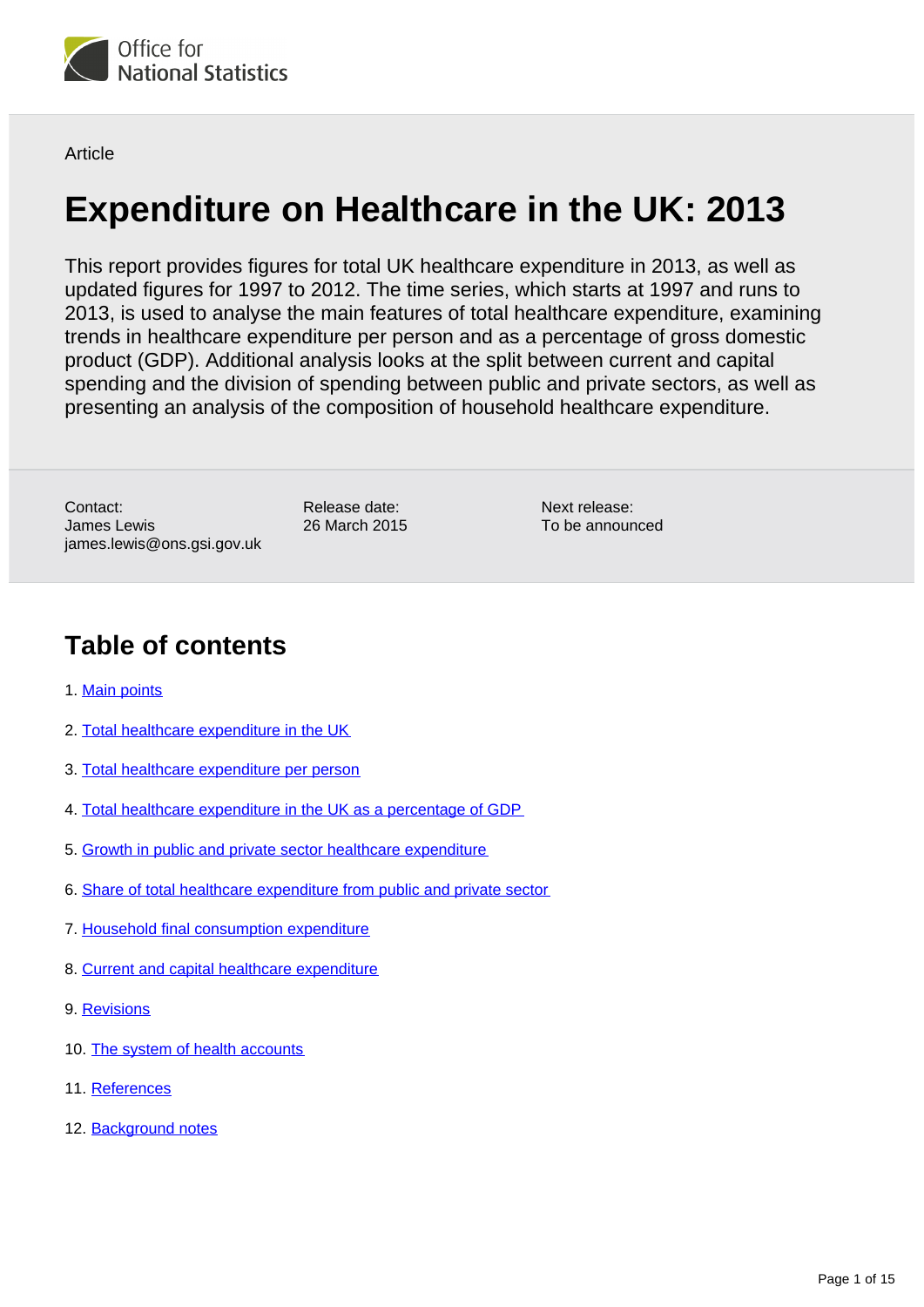## <span id="page-1-0"></span>**1. Main points**

- Total healthcare expenditure in the UK, from both public and private sectors, was £150.6 billion in 2013, having increased by 2.7% between 2012 and 2013
- Total spending per person on healthcare was £2,350 in 2013, more than two and a half times the level in  $\bullet$ 1997, when £941 was spent for each UK resident
- Total healthcare expenditure in the UK accounted for 8.8% of gross domestic product (GDP) in 2013. Total healthcare expenditure as a percentage of GDP rose sharply between 2008 and 2009, as GDP fell, but has decreased since 2009
- Public sector spending on healthcare totalled £125.5 billion in 2013 and accounted for 83.3% of total healthcare expenditure in the UK, with the remaining £25.1 billion being private sector spending
- Public sector healthcare expenditure grew by 3.2% between 2012 and 2013, while private sector expenditure grew by 0.3%
- Over two-thirds of private healthcare expenditure was household consumption in 2013, with the largest categories of household healthcare consumption being pharmaceutical products, therapeutic appliances and equipment, and hospital services
- In 2013, current healthcare expenditure was £144.9 billion, which equated to 96.2% of total healthcare expenditure. The remaining £5.8 billion was capital expenditure

## <span id="page-1-1"></span>**2. Total healthcare expenditure in the UK**

Figure 1 shows total healthcare expenditure in the UK, from public and private sectors, between 1997 and 2013. As with all figures in this report, Figure 1 displays spending in current prices – the price of goods or services at the time they were purchased, unadjusted for inflation. In 2013, total healthcare expenditure was £150.6 billion, the highest level recorded in the series, having been £54.9 billion in 1997.



#### **Figure 1: Total healthcare expenditure in the UK, 1997 to 2013**

Note: All figures are in current prices, unadjusted for inflation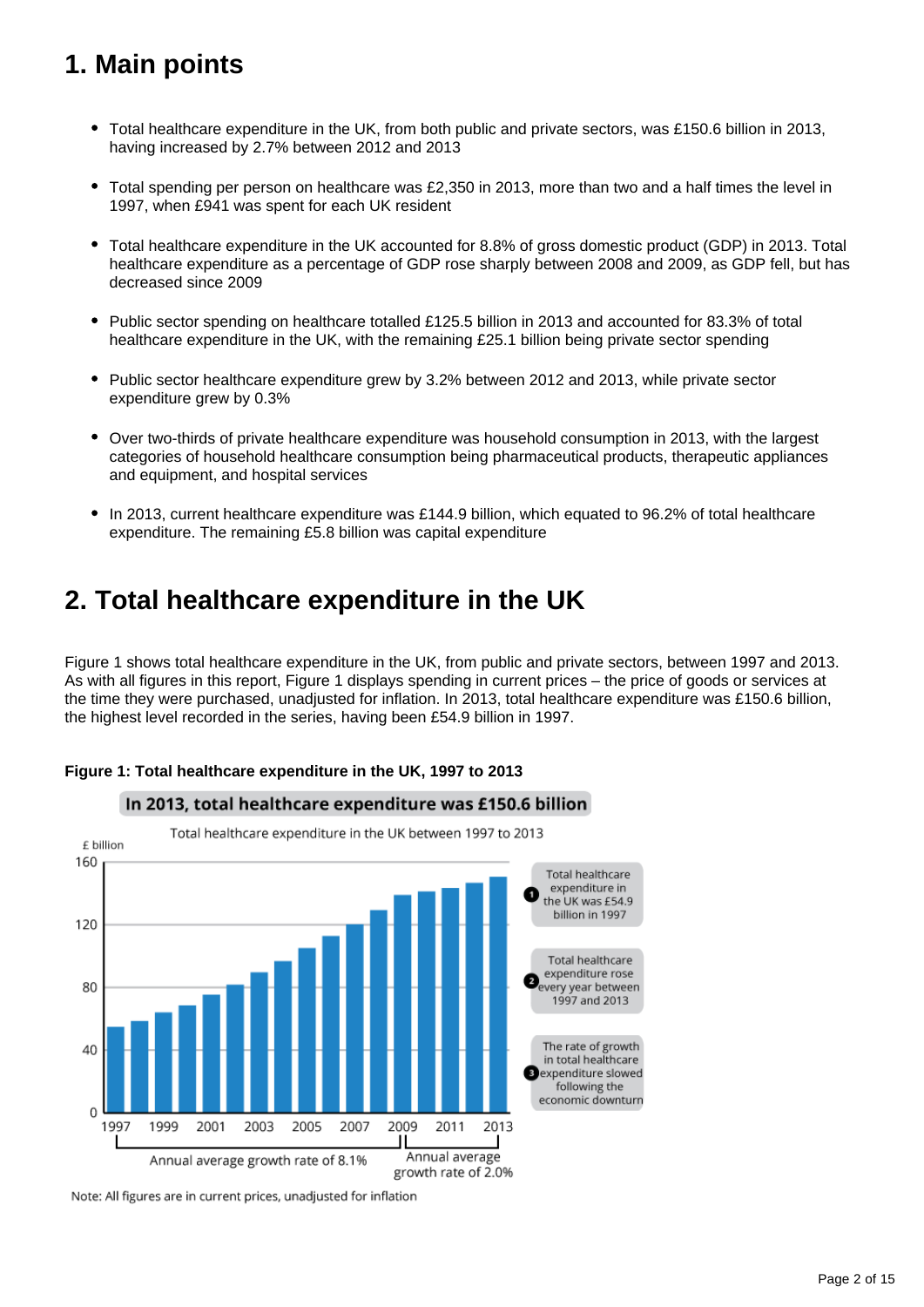Total healthcare expenditure increased every year between 1997 and 2013. The average annual rate of growth <sup>1</sup> in total healthcare expenditure for the period 1997 to 2009 was 8.1%, compared with 2.0% between 2009 and 2013. Between 2012 and 2013, total healthcare expenditure increased by 2.7%.

### **Notes for total healthcare expenditure in the UK**

1. All average percentage changes reported in this bulletin are calculated as compound means.

### <span id="page-2-0"></span>**3. Total healthcare expenditure per person**

In 2013, total healthcare expenditure per person was £2,350, which was 2.1% higher than in 2012. Healthcare expenditure per person in 2013 was two and a half times higher than in 1997, when total healthcare expenditure was £941 per person.



**Figure 2: Total healthcare expenditure per person, 1997 to 2013**

#### **Source: Office for National Statistics**

#### **Notes:**

- 1. Total healthcare expenditure per person was £941 in 1997
- 2. Between 1997 and 2009, total healthcare expenditure per person grew by an average of 7.5% per year
- 3. Since 2009, healthcare spending per person has increased by an average of 1.3% per year
- 4. By 2013, total healthcare spending had increased to £2,350 per person
- 5. Growth rates used are compound growth rates

Between 1997 and 2009, total healthcare expenditure per person more than doubled, increasing by 7.5% on average each year. By comparison, between 2009 and 2013, the growth in total healthcare expenditure per person slowed considerably, increasing on average by only 1.3% each year in this period. The primary cause of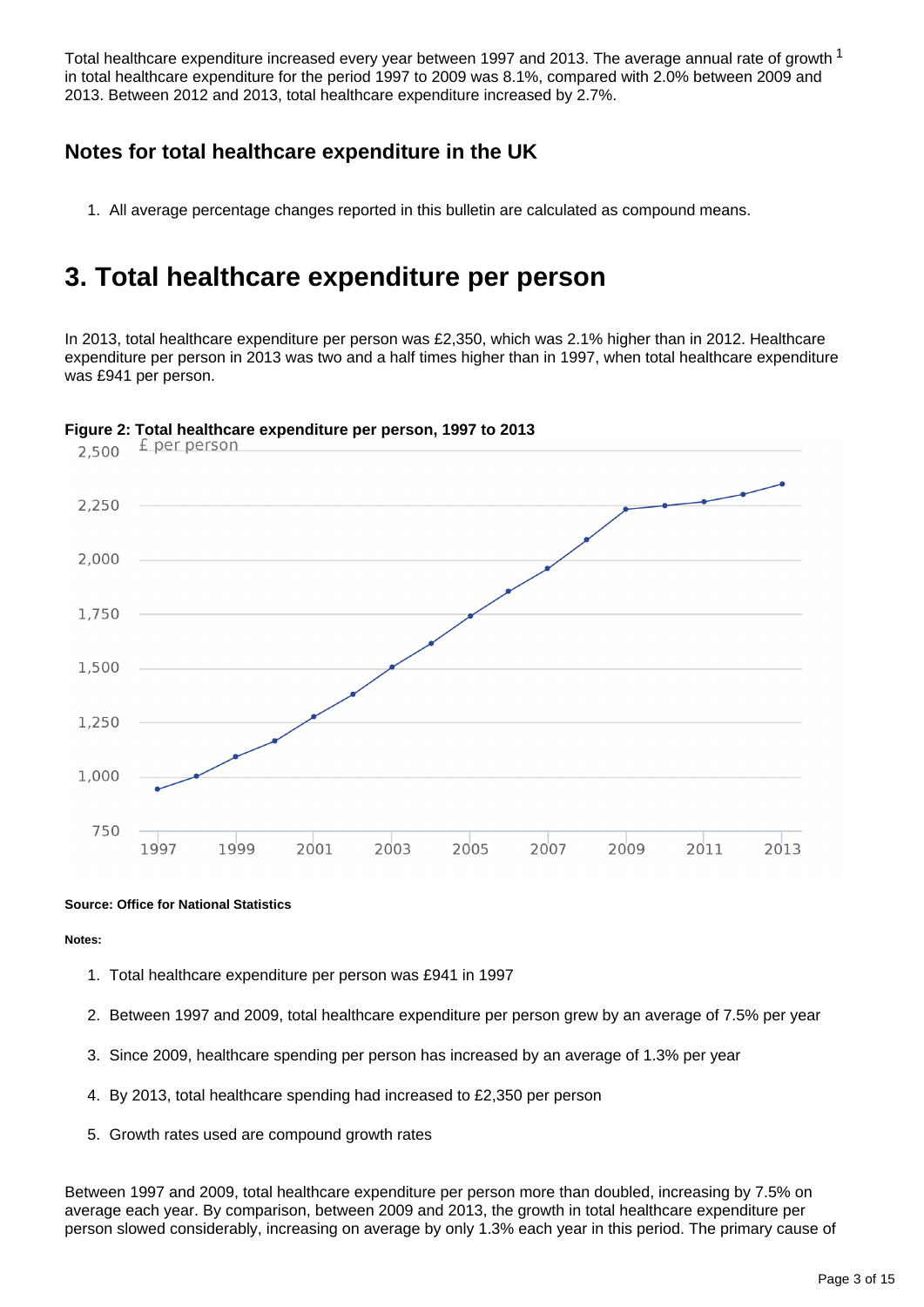the slowdown in the growth of healthcare spending per person was the slowdown in growth of total healthcare expenditure, with changes in population growth having only a small effect on the growth rate of healthcare spending per person.

## <span id="page-3-0"></span>**4. Total healthcare expenditure in the UK as a percentage of GDP**

Figure 3 shows nominal GDP<sup>1</sup> and total healthcare expenditure as a percentage of gross domestic product (GDP). In 2013, total healthcare expenditure accounted for 8.8% of GDP, the lowest percentage since 2008. In 1997, total healthcare expenditure in the UK accounted for 6.2% of GDP.



**Figure 3: Total healthcare expenditure as a percentage of GDP, 1997 to 2013**

In 2013, total healthcare expenditure accounted for 8.8% of GDP

Note: Nominal GDP is GDP in current prices, unadjusted for inflation

Between 1997 and 2008, both GDP and total healthcare expenditure grew each year with total healthcare expenditure growing faster than GDP. This caused an increase in the share of GDP attributed to healthcare expenditure. Between 2008 and 2009, GDP fell, while healthcare expenditure continued to grow at a similar rate to the preceding years. This resulted in a sharp increase in healthcare expenditure as a percentage of GDP, from 8.5% to 9.4%. Since 2009, growth in healthcare expenditure has been slower than growth in GDP, resulting in healthcare spending as a percentage of GDP falling back to 8.8%.

### **Notes for total healthcare expenditure in the UK as a percentage of GDP**

1. GDP in current prices, unadjusted for inflation.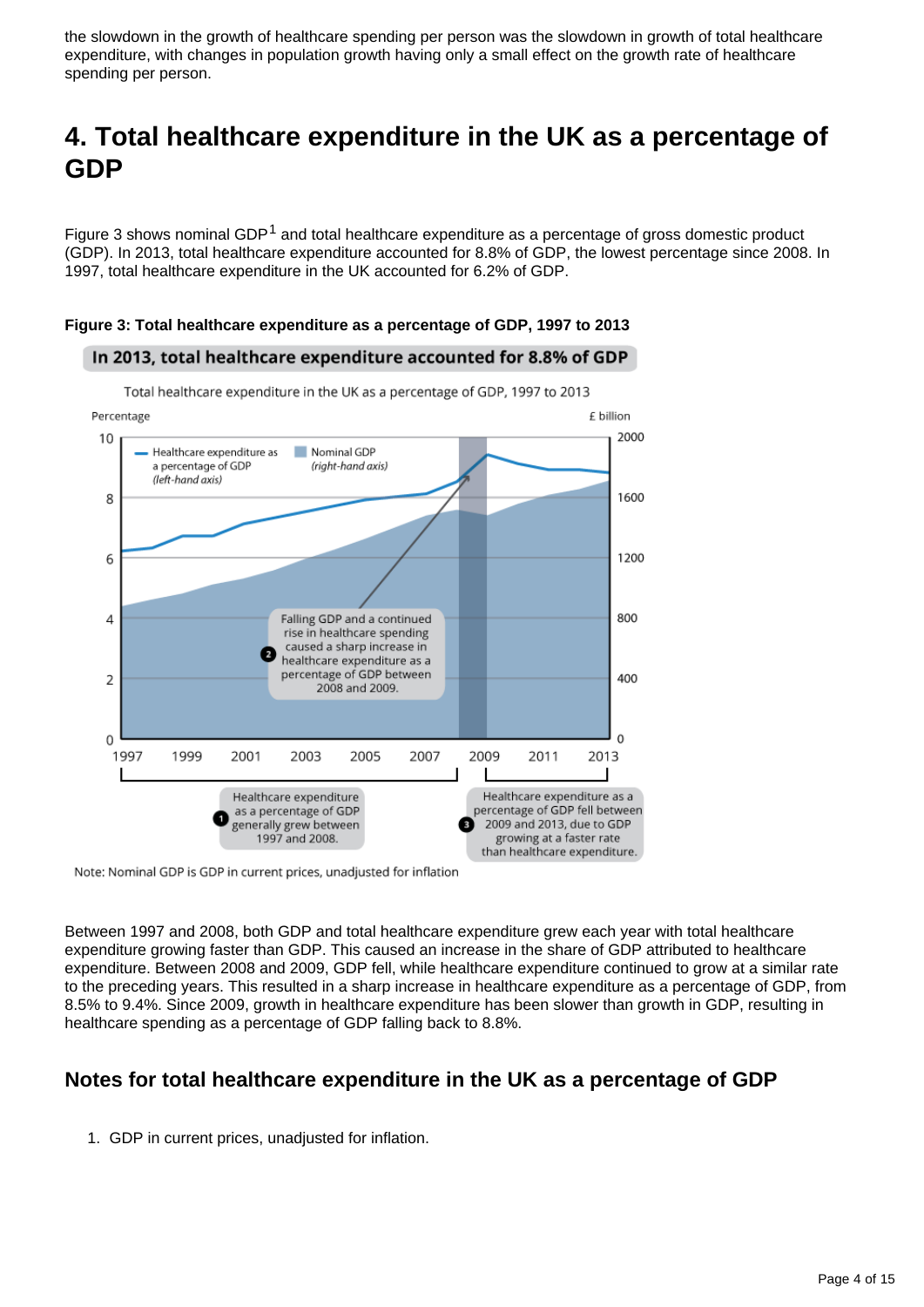### <span id="page-4-0"></span>**5. Growth in public and private sector healthcare expenditure**

Figure 4 shows public and private sector healthcare expenditure. Public sector expenditure includes spending by the NHS and other government spending, such as healthcare in prisons and the armed forces. Private sector spending is made up of a number of components including private households, private medical insurance and spending by non-profit institutions such as charities.

In 2013, public sector healthcare expenditure was £125.5 billion, 3.2% higher than in 2012, while private sector healthcare expenditure was £25.1 billion, having grown 0.3% from 2012. Public sector healthcare expenditure has almost trebled since the start of the series, from £44.1 billion in 1997 to £125.5 billion in 2013. Private sector expenditure has more than doubled during the same period, increasing from £10.8 billion in 1997 to £25.1 billion in 2013.



#### **Figure 4: Public and private sector healthcare expenditure in the UK, 1997 to 2013**

#### **Source: Office for National Statistics**

#### **Notes:**

- 1. Public sector healthcare expenditure increased from £44.1 billion in 1997 to £125.5 billion in 2013
- 2. Private sector healthcare expenditure increased from £10.8 billion in 1997 to £25.1 billion in 2013
- 3. Following the economic downturn in 2008, private sector healthcare spending fell in 2009 and 2010, but public sector spending continued to increase
- 4. In 2013, public sector healthcare expenditure was £125.5 billion, while private sector healthcare spending was £25.1 billion

Figure 5 shows the annual growth rates of public, private and total healthcare expenditure between 1997 and 2013. From 1997 to 2009, the annual rate of growth in public sector healthcare expenditure ranged from 5.3% to 10.3%, averaging 8.4%. Between 2009 and 2013, the growth rate of public sector healthcare expenditure was considerably lower, averaging 2.1% per year over the period.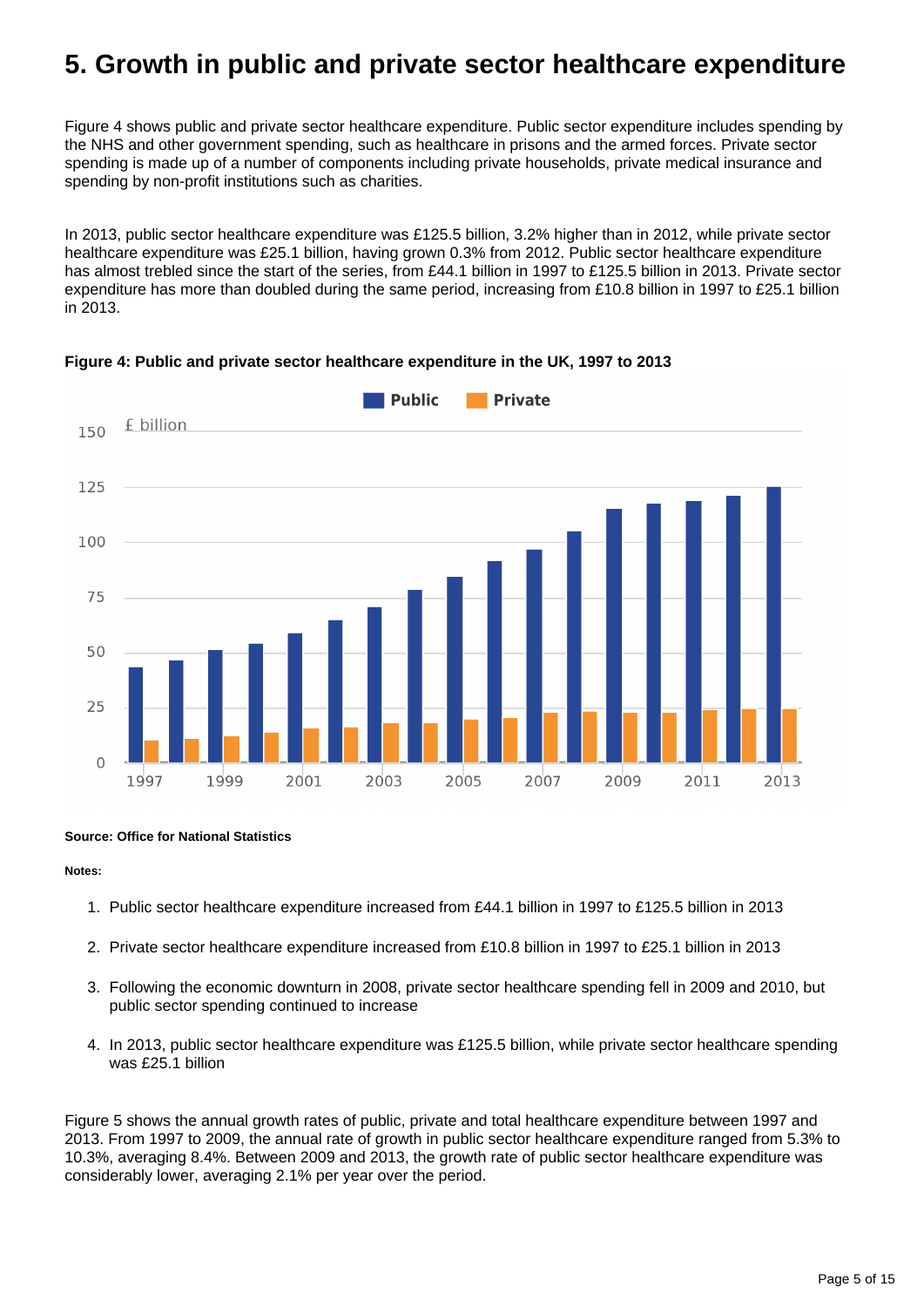The growth rates of total healthcare expenditure were similar to the growth rates in public sector healthcare expenditure, as a result of the high proportion of healthcare expenditure that comes from the public sector.





**Source: Office for National Statistics**

#### **Notes:**

- 1. Chart shows growth between years
- 2. Between 2012 and 2013, public sector healthcare expenditure grew by 3.2%, while private sector expenditure grew by 0.3%

Growth in private sector healthcare expenditure averaged 7.5% between 1997 and 2008. However, private sector healthcare expenditure fell between 2008 and 2010, following the economic downturn, and between 2010 and 2013 grew at a slower average rate of 2.6% per year.

### <span id="page-5-0"></span>**6. Share of total healthcare expenditure from public and private sector**

Public healthcare expenditure in the UK in 2013 accounted for 83.3% of total healthcare expenditure, slightly up from 2012 when the share was 82.9%.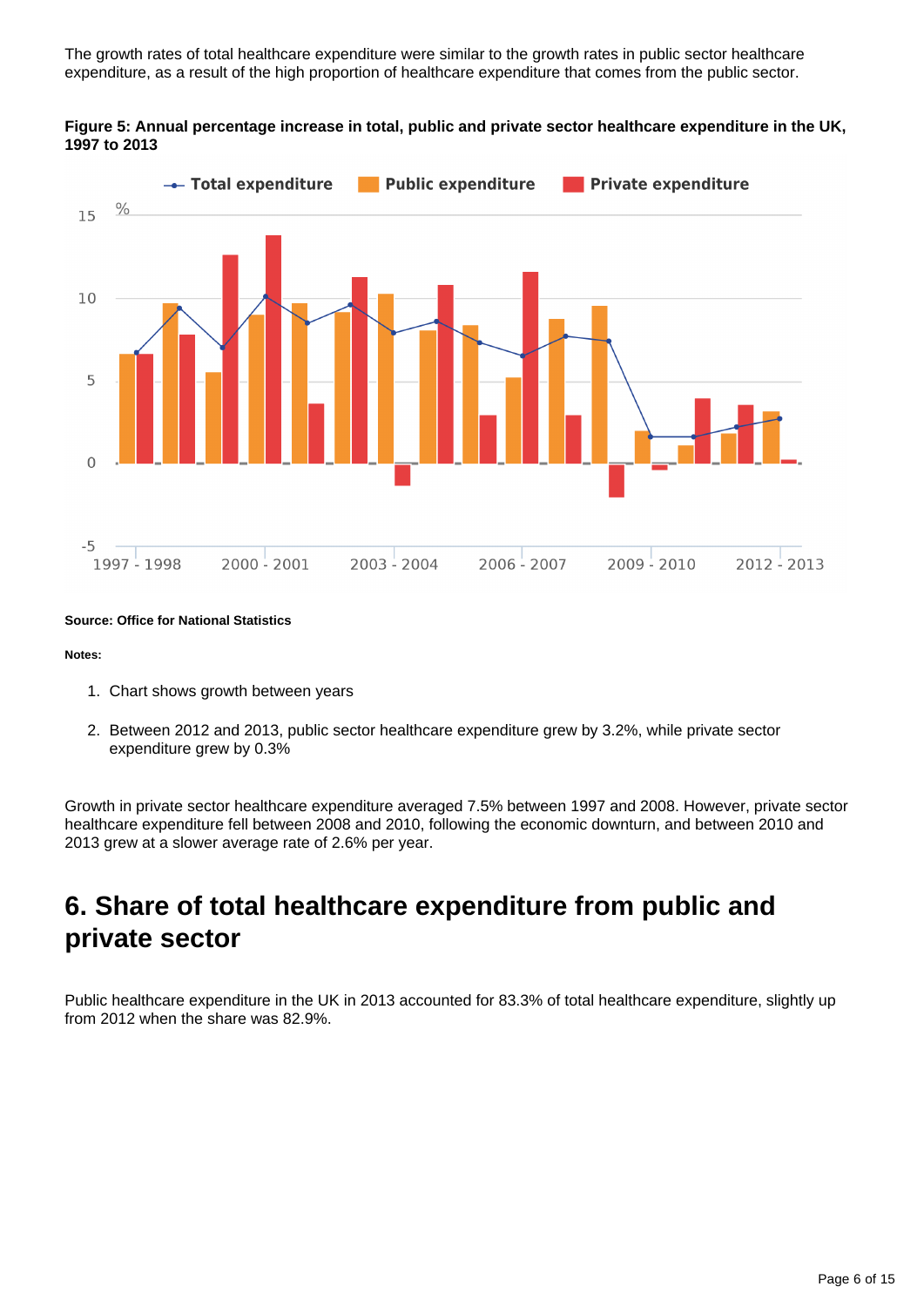

**Figure 6: Percentage of total healthcare expenditure that is public sector healthcare expenditure, 1997 to 2013**

#### **Source: Office for National Statistics**

#### **Notes:**

- 1. In 1997, 80.4% of total healthcare expenditure came from the public sector
- 2. The share of public healthcare expenditure increased from 80.7% on 2007 to 83.2% in 2009 following the economic downturn
- 3. In 2013, the public sector accounted for 83.3% of total healthcare expenditure

Between 1997 and 2007, the share of public healthcare expenditure fluctuated between 79.5% and 81.6% of total healthcare expenditure. However, there was a 2.5 percentage point increase in the share of public sector healthcare spending between 2007 and 2009, which was partly a result of the economic downturn reducing the amount of private sector spending. Since 2009, the relative healthcare expenditure of public and private sectors has experienced little change.

Figure 7 shows the percentage of total healthcare expenditure derived from public sector sources  $1$  for the G7 group of large, high-income countries. Of this group, the UK had the highest share of healthcare expenditure coming from public sources, followed by Japan and Italy, where public expenditure made up 82.1% and 78.0% of total healthcare expenditure respectively. The only country in the G7 where public spending made up less than 70% of total healthcare expenditure was the USA, where public sector expenditure accounted for 47.6% of total healthcare expenditure.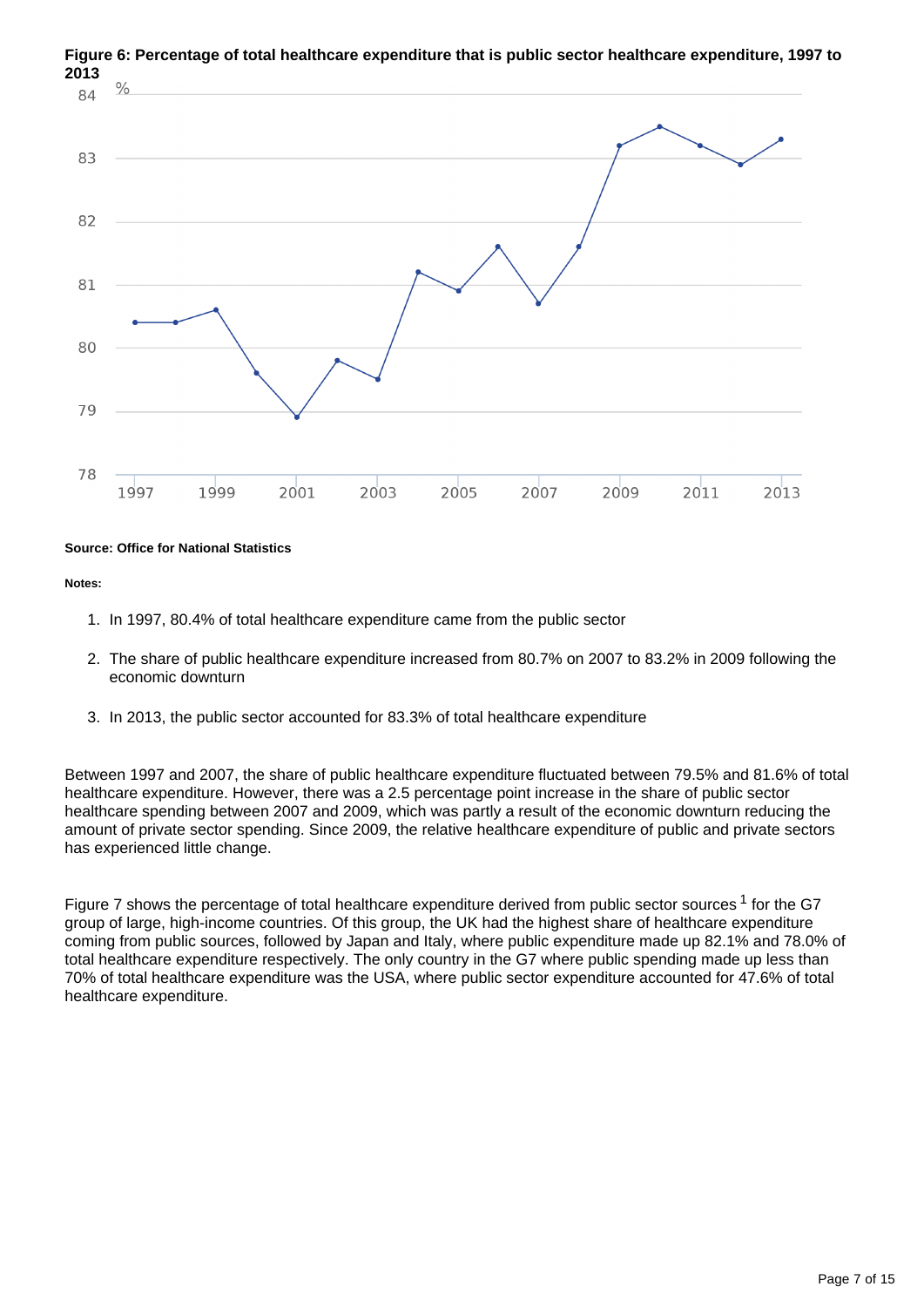#### **Figure 7: Public sector healthcare expenditure as a share of total healthcare expenditure in the G7 countries**



The UK also had a higher share of healthcare expenditure from the public sector than most other member states of the Organisation for Economic Co-operation and Development (OECD)<sup>2</sup>, which had an average public sector share for healthcare spending of 71.8%.

### **Notes for Share of total healthcare expenditure from public and private sector**

- 1. The OECD definition of general government expenditure (HF1) includes social security schemes where health insurance is a compulsory requirement for citizens. More information on OECD definitions of healthcare expenditure is available on the **OECD** website
- 2. Estimates for the percentage of public healthcare expenditure in OECD countries take the most current measure available at the time of reporting. In most instances this is 2012. For the Netherlands, the most recent estimate available is for 2002; consequently, the Netherlands is excluded from this analysis

### <span id="page-7-0"></span>**7. Household final consumption expenditure**

In 2013, 67.8% of private sector healthcare expenditure was from household final consumption expenditure, which includes both direct purchases of medical goods and services by households, and consumption of treatment funded through private medical insurance schemes.

Figure 8 shows the breakdown of household spending by the sub-categories of medical goods and services defined in the United Nations Classification of Individual Consumption by Purpose (COICOP) system.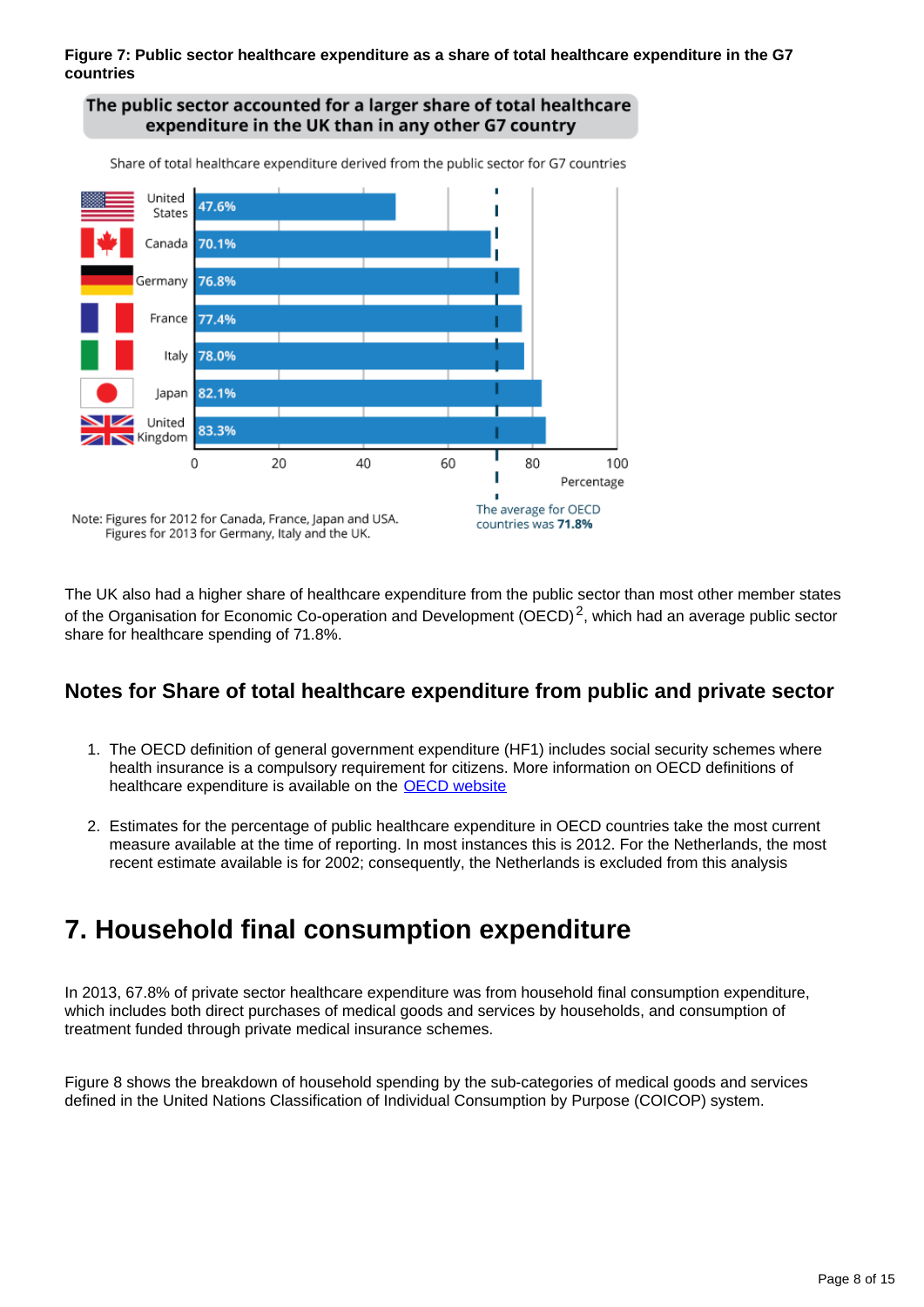#### **Figure 8: Household final consumption expenditure on medical goods and services, 2013**



Note: Figures may not sum due to rounding

Pharmaceutical products accounted for the largest share of household healthcare expenditure, with over one-third of health-related household final consumption expenditure going on products in this category, such as medicinal preparations, drugs, medicines and vitamins. Therapeutic appliances and equipment, such as spectacles, hearing aids, prosthetics and wheelchairs, made up the next highest share, accounting for 19.7% of household consumption expenditure on healthcare.

Hospital services, which include all in-patient hospital services such as medical care, meals and accommodation charges, accounted for 18.0% of household final consumption spending on healthcare, the third highest share. Other private medical services included dental services, which accounted for 12.0% of health-related household spending, out-patient medical services such as consultations with doctors or specialists, accounted for 9.6% and paramedical services, which include the services of private nurses, midwives, acupuncturists and other similar professionals, accounted for 3.5%.

### <span id="page-8-0"></span>**8. Current and capital healthcare expenditure**

Total healthcare expenditure can be split into current and capital spending. Capital expenditure is spending on items which are anticipated to be in use over several years and add to the stock of resources in the healthcare system, such as hospital buildings and ambulances. Current expenditure is spending on goods and services which are not considered part of capital spending, such as labour costs and utility services.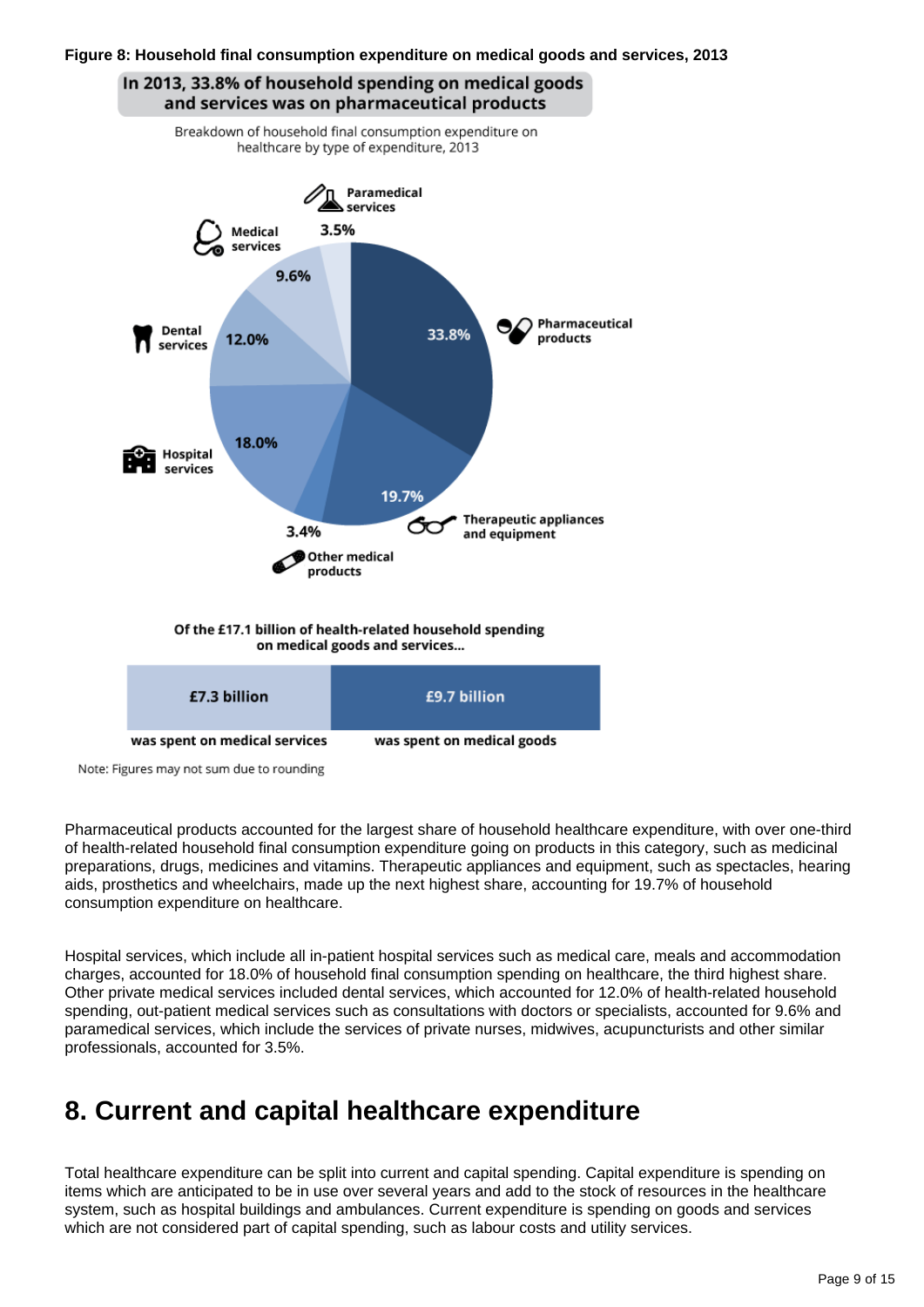Since 1997, current expenditure has consistently made up the majority of total healthcare expenditure. In 2013, it accounted for 96.2% of total healthcare expenditure, compared with 93.0% in 1997. Current healthcare expenditure was £144.9 billion in 2013 and has increased each year since 1997. However, growth in current healthcare expenditure slowed from an average annual rate of 8.1% between 1997 and 2009 to a rate of 2.8% between 2009 and 2013.



#### **Figure 9: Current and capital healthcare expenditure in the UK, 1997 to 2013**

#### **Source: Office for National Statistics**

#### **Notes:**

- 1. In 2013, current healthcare expenditure was £144.9 billion, while capital expenditure was £5.8 billion
- 2. Current expenditure: increased from £51.0 billion in 1997 to £144.9 billion in 2013 increased in every year between 1997 to 2013
- 3. Capital expenditure: rose from £3.8 billion in 1997 to £5.8 billion in 2013 peaked at £9.3 billion in 2008 but fell in each subsequent year

In 2013, £5.8 billion was spent on capital healthcare expenditure, accounting for the remaining 3.8% of total healthcare expenditure. Capital expenditure increased from £3.8 billion in 1997 to a peak of £9.3 billion in 2008, but fell every year from 2008 to 2013, following the onset of the economic downturn.

### <span id="page-9-0"></span>**9. Revisions**

Overall revisions to the total healthcare expenditure series, from 1997 to 2012, have resulted in small changes to total healthcare expenditure of no more than 1.5% in any given year, compared to the figures published previously. The revisions have tended to be upwards in nature and are primarily a result of changes to the UK national accounts through the implementation of the new European System of Accounts 2010 (ESA 2010)<sup>1</sup>. These changes were adopted to bring the UK into line with international standards adopted by all European Union (EU) member states and with worldwide best practice. The revisions to total healthcare expenditure estimates are available in the reference tables.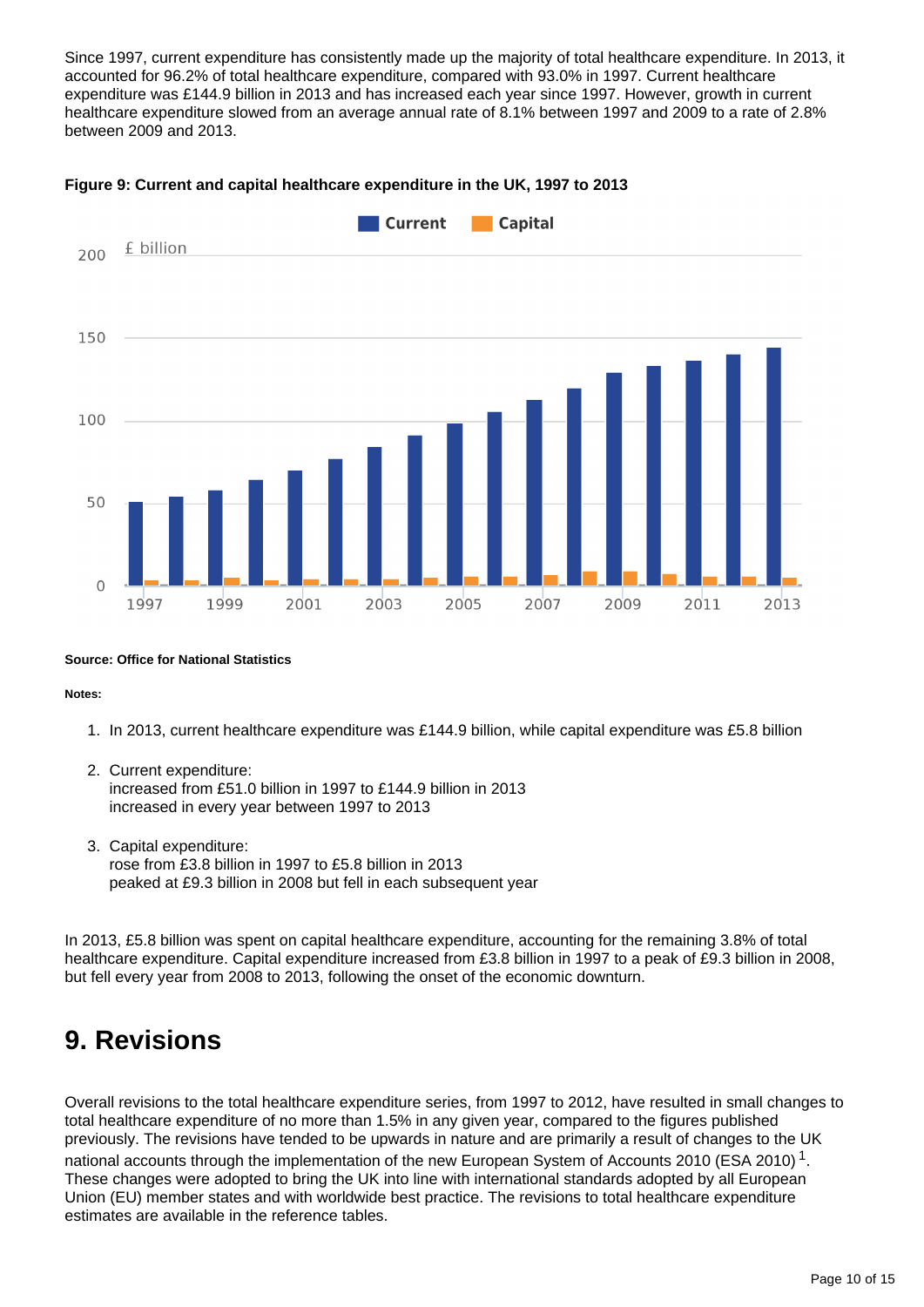### **Notes for revisions**

1. Details on the impact of ESA 2010 on UK National Accounts are available on the ONS website

### <span id="page-10-0"></span>**10. The system of health accounts**

From 2016, the Office for National Statistics (ONS) will be required by EU law to produce health accounts. These are a set of statistics which analyse healthcare expenditure by different types of function, provider organisation and financing method. The data produced for this output will provide a rich source of information on the structure of expenditure in the UK healthcare system.

The health accounts will be produced in line with a set of international definitions known as the System of Health Accounts 2011 (SHA 2011), which have been developed by the Organisation for Economic Co-operation and Development (OECD), Eurostat – the statistical office of the European Union, and the World Health Organisation (WHO). These definitions will be used by all member states of the EU from 2016 and are already in use by the majority of OECD member states. As a result, production of a UK System of Health Accounts will enable a consistent comparison of UK healthcare spending with other EU member states and most other large highincome countries.

Adopting the System of Health Accounts 2011 definitions is likely to result in a number of changes to the scope of healthcare, such as the inclusion of social care provided for health-related reasons, and the inclusion of more preventative healthcare activities aimed at reducing the occurrence of illness and injury.

While the first publication of the three core UK health accounts tables will be in March 2016, covering a major portion of the System of Health Accounts using data for 2014, we intend to produce a limited number of figures from the new System of Health Accounts in May 2015 using 2013 expenditure data. These figures will be published as experimental statistics in an article which will provide information on the specification of the System of Health Accounts and details about the methodology used.

Figures delivered by ONS for publication in the Eurostat and OECD databases in 2015, and in the OECD's annual Health at a Glance report, will again be drawn from the series currently used in Expenditure on Healthcare in the UK. In 2016, Eurostat and OECD will switch to publishing the new UK health accounts data.

While the 2016 publication of ONS healthcare expenditure statistics will analyse the new System of Health Accounts data, we are likely to update the existing series used in this publication and publish this alongside the new data, in order to maintain the current time series.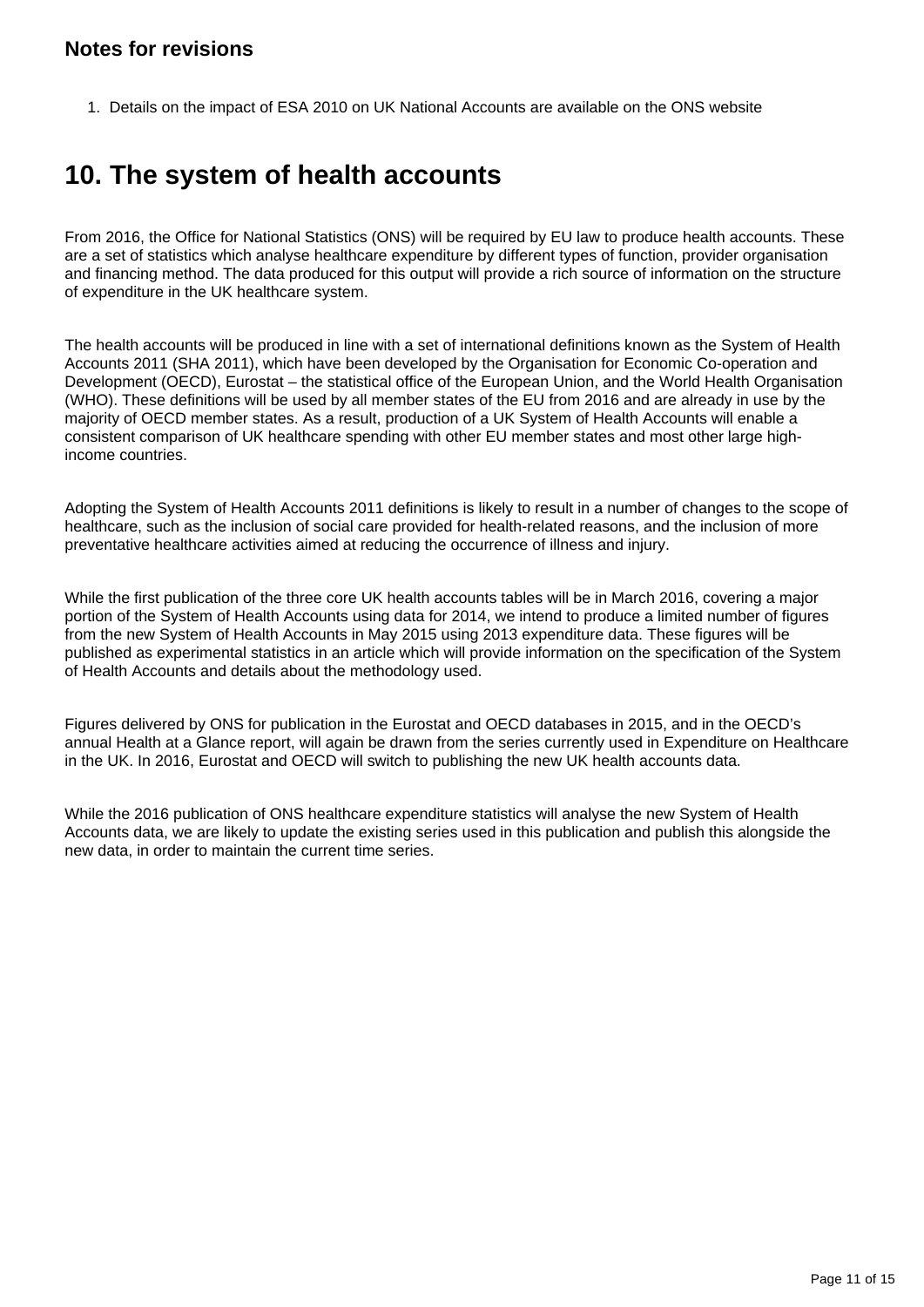## <span id="page-11-0"></span>**11. References**

OECD (2014). "[Health expenditure and financing](http://www.oecd.org/els/health-systems/Table-of-Content-Metadata-OECD-Health-Statistics-2014.pdf)" in OECD Health Statistics 2014: Definitions, sources and methods, OECD Publishing.

OECD (2000). [A system of health accounts](http://www.oecd.org/health/health-systems/21160591.pdf), OECD Publishing.

OECD, Eurostat, WHO (2011). [A system of health accounts,](http://www.oecd-ilibrary.org/social-issues-migration-health/a-system-of-health-accounts_9789264116016-en) OECD Publishing.

ONS (2014a). [Consumer Trends, Q3 2014.](http://www.ons.gov.uk/ons/rel/consumer-trends/consumer-trends/q3-2014/index.html)

ONS (2014b). [Impact of ESA10 changes on current price GDP estimates,](http://www.ons.gov.uk/ons/rel/naa1-rd/national-accounts-articles/impact-of-esa10-changes-on-current-price-gdp-estimates/index.html) National Accounts articles.

ONS (2014c). [Investment – impact analysis of changes to the estimation of gross fixed capital formation and](http://www.ons.gov.uk/ons/rel/naa1-rd/national-accounts-articles/investment---impact-analysis-of-changes-to-the-estimation-of-gross-fixed-capital-formation-and-business-investment/index.html)  [business investment](http://www.ons.gov.uk/ons/rel/naa1-rd/national-accounts-articles/investment---impact-analysis-of-changes-to-the-estimation-of-gross-fixed-capital-formation-and-business-investment/index.html), National Accounts articles.

ONS (2014d). [Gross fixed capital formation \(investment\) – improvements for Blue Book 2014 \(excluding ESA](http://www.ons.gov.uk/ons/rel/naa1-rd/national-accounts-articles/gross-fixed-capital-formation--investment----improvements-for-blue-book-2014--excluding-esa-changes-/index.html)  [changes\)](http://www.ons.gov.uk/ons/rel/naa1-rd/national-accounts-articles/gross-fixed-capital-formation--investment----improvements-for-blue-book-2014--excluding-esa-changes-/index.html), National Accounts articles.

United Nations (2008), [A System of National Accounts.](http://unstats.un.org/unsd/nationalaccount/docs/SNA2008.pdf) United Nations, New York.

### <span id="page-11-1"></span>**12. Background notes**

#### 1. **Methodology**

The estimates of healthcare expenditure for the UK in this article are based on OECD guidance from the System of Health Accounts in 2000 (SHA 2000). Estimates are comprised of elements of the UK National Accounts produced by ONS alongside some additional items provided by the Department of Health. A number of figures from Expenditure on Healthcare in the UK are sent to Eurostat (the statistical office of the European Union) and the OECD, and these are available from the statistical databases of both organisations.

|  | Table 1: Components of total healthcare expenditure |  |  |  |  |
|--|-----------------------------------------------------|--|--|--|--|
|--|-----------------------------------------------------|--|--|--|--|

| Component                                                                             | <b>Adjustment Source</b> |                                                                                                                           |
|---------------------------------------------------------------------------------------|--------------------------|---------------------------------------------------------------------------------------------------------------------------|
| Government healthcare expenditure                                                     | Base<br><b>Series</b>    | National Accounts, ONS                                                                                                    |
| Household expenditure on private<br>healthcare                                        | Added                    | National Accounts, ONS                                                                                                    |
| Not-for-profit institutions serving<br>households (NPISH) expenditure                 | Added                    | Department of Health                                                                                                      |
| Expenditure on healthcare in prisons                                                  | Added                    | Department of Health                                                                                                      |
| Expenditure on healthcare in the armed Added<br>forces                                |                          | Department of Health                                                                                                      |
| Capital expenditure by private sector<br>healthcare providers                         | Added                    | Derived from National Accounts estimates for total<br>capital expenditure and government capital<br>expenditure on health |
| Education and training expenditure<br>within the NHS                                  | Deducted                 | Department of Health                                                                                                      |
| Research and development expenditure Deducted<br>from central and devolved Government |                          | Department of Health                                                                                                      |

Source: Office for National Statistics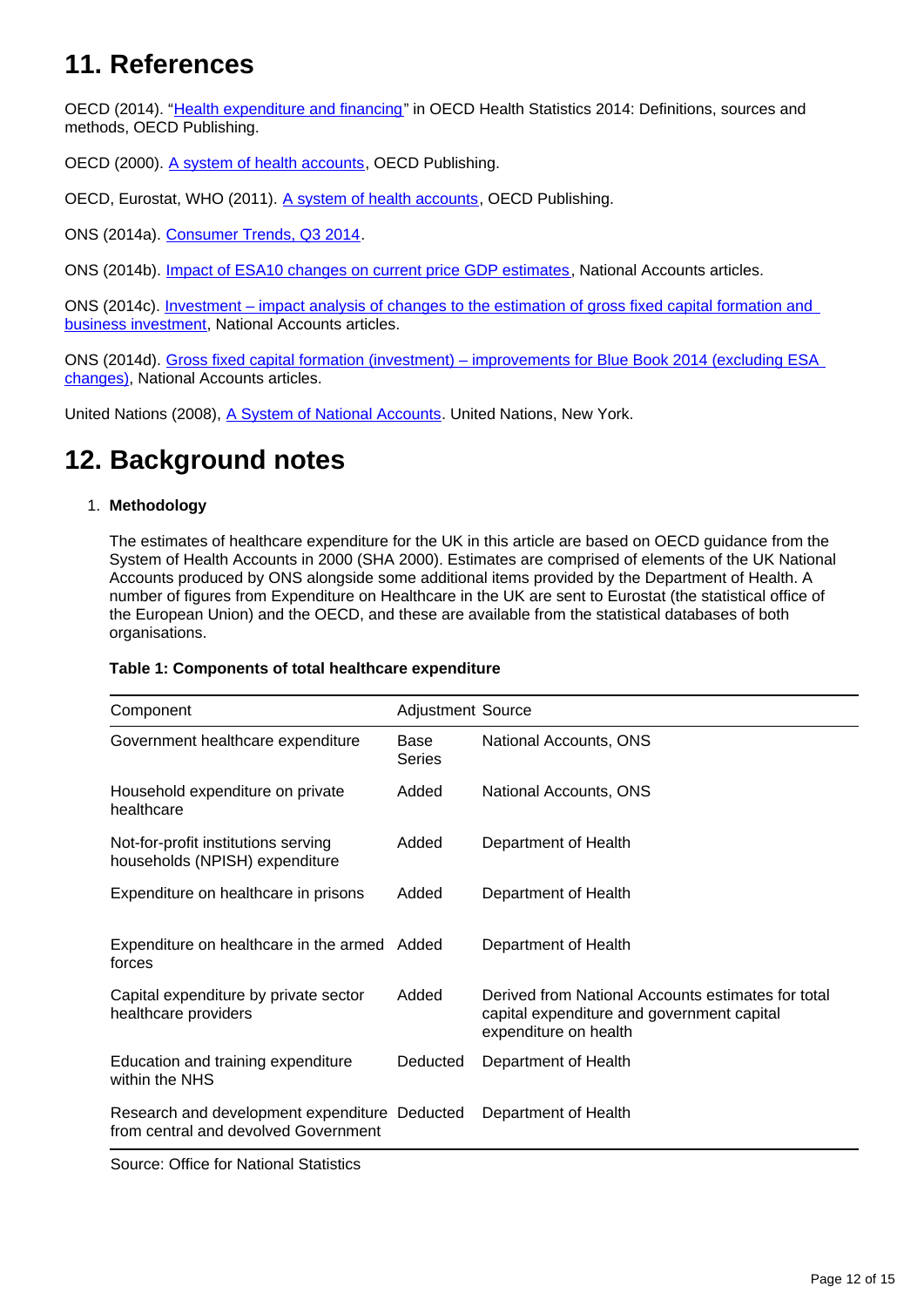#### 2. **Sources**

#### **Office for National Statistics:**

Most data used in the production of this report come from series used in the compilation of the UK National Accounts. These include:

- total government healthcare expenditure (and breakdowns thereof)
- total household health expenditure (Available in [Consumer Trends](http://www.ons.gov.uk/ons/rel/consumer-trends/consumer-trends/q3-2014/index.html))
- private health insurance (administrative spend)
- total capital healthcare expenditure

The system of National Accounts within the UK has recently undergone a number of developments to implement changes required under new international standards and guidance in the form of the new European System of National Accounts (ESA 2010). This has resulted in revisions to the series used for healthcare expenditure and upward revisions of GDP.

#### **Department of Health:**

Data collected by the Department of Health was used to complete the calculations involved in the production of total healthcare expenditure (See Table 1). These include the addition of health spending in the armed forces and prisons and the deduction of research and development expenditure from central government departments and devolved administrations. The Department of Health also provides an estimate for healthcare expenditure by non-profit institutions serving households (NPISH).

#### **International comparisons:**

Data from the Organisation for Economic Co-operation and Development (OECD) was used to compare estimates for government healthcare expenditure as a percentage of total healthcare expenditure across OECD member states. While the data for all countries are adapted to meet the international definitions, there are some differences between countries in terms of the scope of activities covered within healthcare expenditure. The remaining differences in the data used by different countries will be addressed by the implementation of the System of Health Accounts 2011 in all EU and the majority of OECD member states (see section: System of Health Accounts). The definition of public sector healthcare used by the OECD and in this article (see section: Share of total healthcare expenditure from public and private sector), includes both government expenditure and expenditure from health insurance schemes where membership is a compulsory legal requirement for all citizens.

#### 3. **Definitions**

#### **Current expenditure:**

Current healthcare expenditure is recurrent spending on goods and services, necessary to sustain the production of healthcare services. Some small expenditure on items of equipment, below a threshold cost, is also included as current spending.

#### **Capital expenditure**

Capital expenditure is comprised of three components: government gross fixed capital formation, government healthcare capital transfers and capital expenditure by private sector providers.

- government gross fixed capital formation is measured by the total value of a producer's acquisitions, less disposals of fixed assets during the accounting period, plus certain specified expenditure on services that add to the value of non-produced assets (United Nations, 2008)
- government capital transfers are classified by national accounts as 'unrequited transfers where either the party making the transfer realises the funds involved by disposing of an asset (other than cash or inventories), relinquishing a financial claim (other than accounts receivable) or the party receiving the transfer is obliged to acquire an asset (other than cash) or both conditions are met' (United Nations, 2008)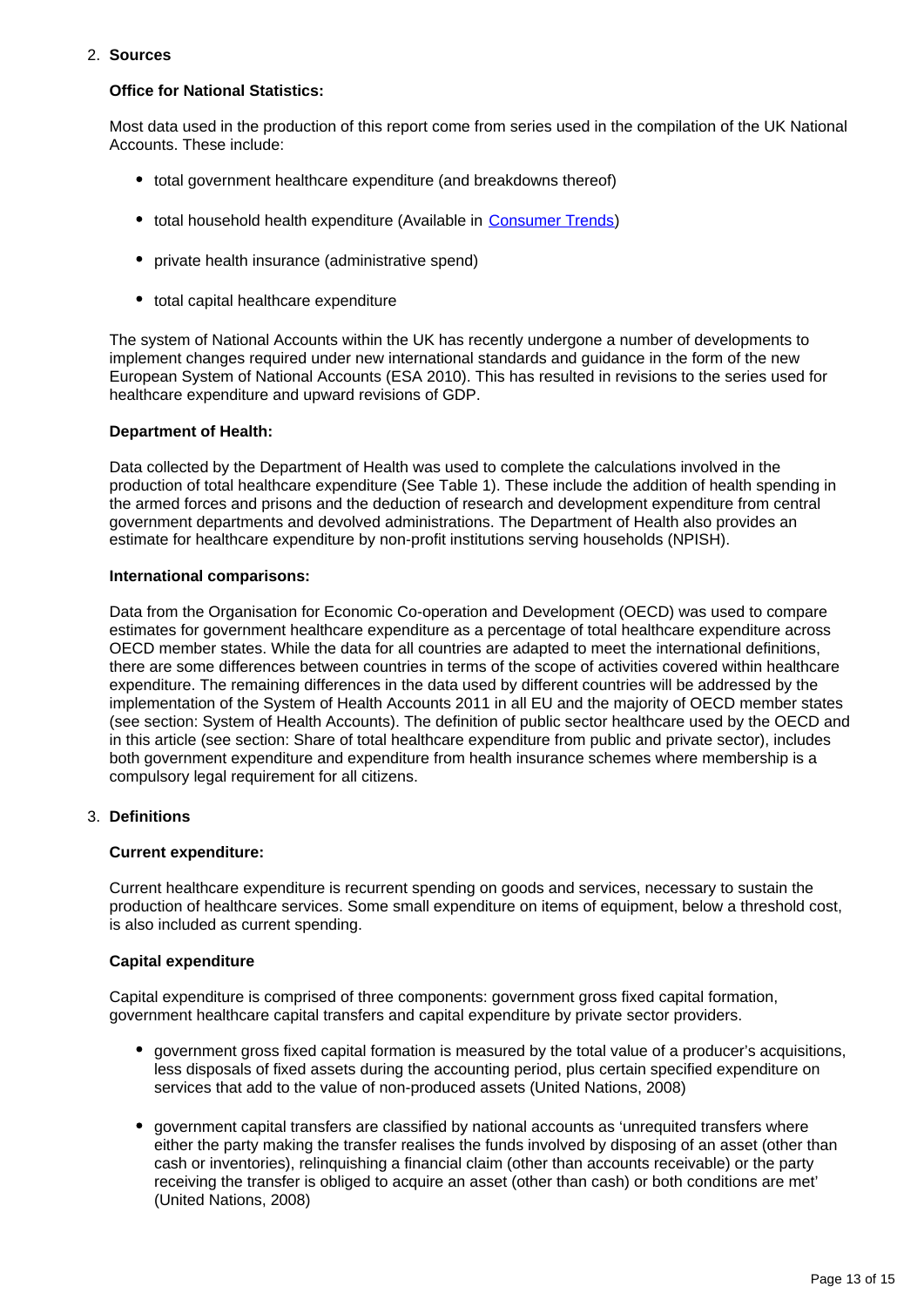• private sector capital expenditure is capital expenditure by private healthcare organisations

For further definitions of national accounts see the System of National Accounts, 2008 (United Nations, 2008)

#### **Public sector expenditure:**

Public sector expenditure on healthcare is made up of all governmental expenditure on healthcare including expenditure in prisons and defence. Research and development, and education and training in healthcare are not included.

#### **Private sector expenditure:**

Private sector expenditure is made up of four components;

- private households consumer spending on medical goods and services (as reported in Consumer Trends; ONS, 2014a)
- private healthcare insurance
- private healthcare capital expenditure
- spending by non-profit institutions serving households (NPISH)

NPISH are non-governmental, non-market producers mainly consisting of charities, although religious organisations and the majority of universities are also included. The estimates that ONS used for NPISH are provided by the Department of Health.

The measure of household final consumption expenditure used in this article (see section: Household final consumption expenditure, 2013) includes both direct household expenditure (out-of-pocket spending) and consumption and treatment of medical goods and services through private medical insurance schemes. This differs from the definitions used within the System of Health Accounts, where out-of-pocket expenditure and private medical insurance spending are accounted for separately. As a result, the figures included for household final consumption expenditure are not comparable with those published by the OECD and Eurostat for out-of-pocket household expenditure.

Final household consumption expenditure on medical goods and services is defined below.

| Component                                  | Items included                                                                                                                                                                                                                                                                                                                                                                                                               |
|--------------------------------------------|------------------------------------------------------------------------------------------------------------------------------------------------------------------------------------------------------------------------------------------------------------------------------------------------------------------------------------------------------------------------------------------------------------------------------|
| products                                   | Pharmaceutical This includes medicinal preparations, medicinal drugs, patent medicines, serums and<br>vaccines, vitamins and minerals, cod liver oil and halibut liver oil, oral contraceptives. It<br>excludes veterinary products and items for personal hygiene such as medicinal soaps.                                                                                                                                  |
| Other medical<br>products                  | This includes clinical thermometers, adhesive and non-adhesive bandages, hypodermic<br>syringes, first-aid kits, hot-water bottles and ice bags, medical hosiery items (such as<br>elasticated stockings), knee supports, pregnancy tests, condoms and other mechanical<br>contraceptive devices.                                                                                                                            |
| Therapeutic<br>appliances and<br>equipment | This includes corrective eyeglasses and contact lenses, hearing aids, glass eyes, artificial<br>limbs and other prosthetic devices, orthopaedic footwear, orthopaedic braces and<br>supports, surgical belts, trusses and supports, neck braces, medical massage equipment<br>and health lamps, powered and unpowered wheelchairs and invalid carriages, 'special'<br>beds, crutches, devices for monitoring blood pressure. |
| Medical<br>services                        | This includes consultations of physicians in general or specialist practice, including<br>orthodontists. This excludes services of medical analysis laboratories and x-ray centres<br>and the services of traditional medicine practitioners.                                                                                                                                                                                |

#### **Table 2: Definitions of household final consumption expenditure on medical goods and services**